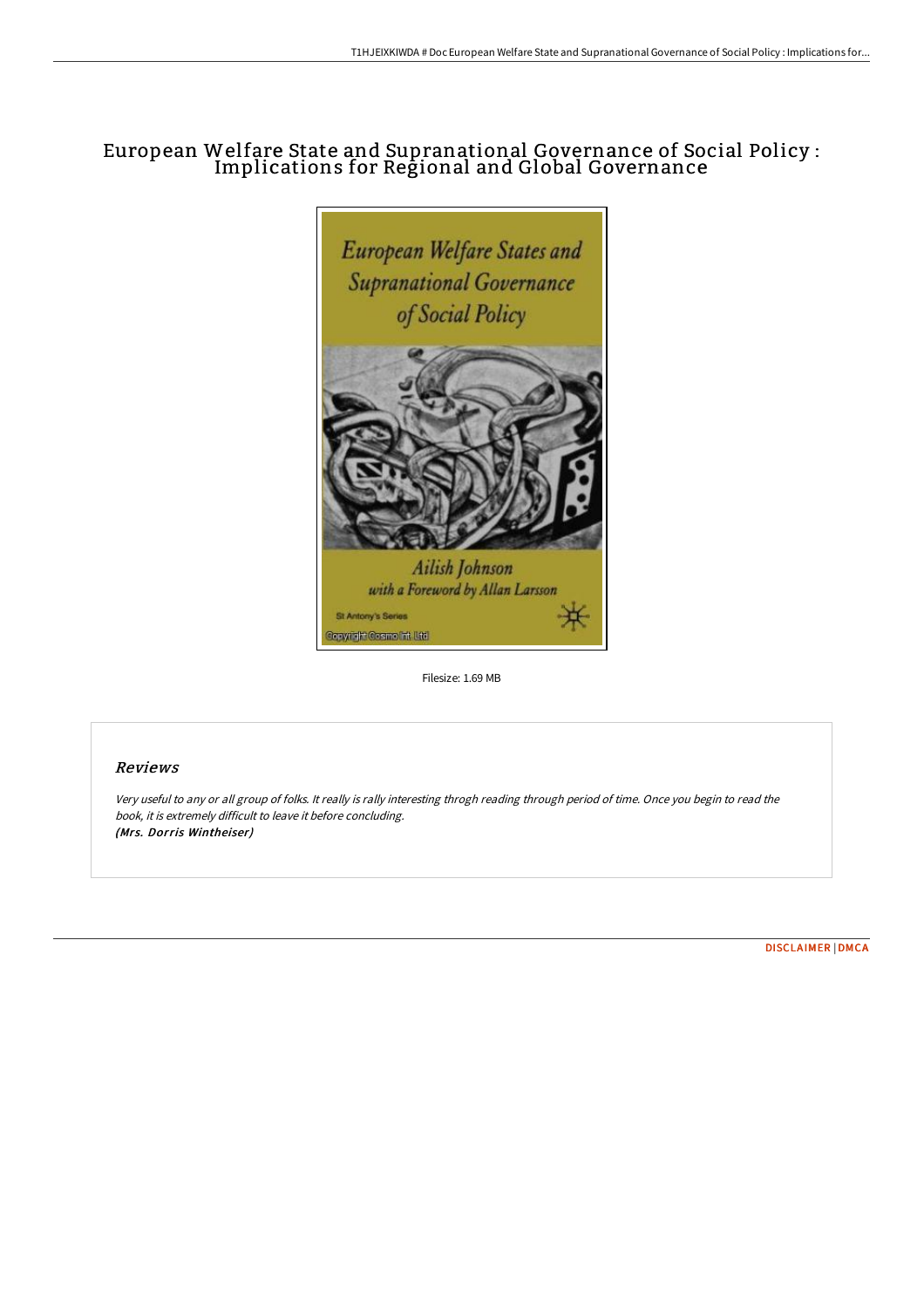#### EUROPEAN WELFARE STATE AND SUPRANATIONAL GOVERNANCE OF SOCIAL POLICY : IMPLICATIONS FOR REGIONAL AND GLOBAL GOVERNANCE



To save European Welfare State and Supranational Governance of Social Policy : Implications for Regional and Global Governance eBook, remember to click the link below and save the ebook or get access to other information which might be related to EUROPEAN WELFARE STATE AND SUPRANATIONAL GOVERNANCE OF SOCIAL POLICY : IMPLICATIONS FOR REGIONAL AND GLOBAL GOVERNANCE ebook.

Palgrave Macmillan, UK, 2005. Hardcover. Condition: New. First Edition. 256 Pages. This ground-breaking book sets out evidence on the evolution of social policy within the European Union at three levels of governance: the national, the EU and the ILO. Ailish Johnson seeks to challenge theories of integration that focus on economic interests and relative bargaining power. She suggests an alternative theory that draws upon national welfare state regimes, and the features and incentives of institutions that encourage cooperation and assure outcomes higher than theories of inter-state bargaining or social dumping would predict. Based on extensive research and over 70 interviews with policy makers and practitioners, this study identifies the various Member States as policy leaders, resisters and passive states. The analysis holds some surprises. This book is important reading for students, researchers, and policy-makers in the fields of social policy, labour economics, international relations, European studies, political economy and related fields. Book Description: Ailish Johnson examines national welfare state regimes of EU Member States and the features of the European Union and the International Labour Organization that encourage cooperation and assure outcomes of supranational cooperation better than theories of inter-state bargaining or social dumping would predict. By tracing the development of EU and global social policy from the 1950s to today, she identifies policy leaders, resisters and passive states. She concludes with an analysis of the forms and outputs of supranational social policy and suggests limits of social policy in an enlarged European Union. : About the Author: AILISH JOHNSON is a Senior Trade Policy Analyst at the Department of International Trade, Canada, and lectures at the Norman Paterson School of International Affairs, Carleton University, Ottawa. She received her D.Phil from the University of Oxford in 2003. Size: 14 x 1.9 x 21.6 cm. 284 pages. Quantity Available: 1. Category:...

B Read European Welfare State and [Supranational](http://www.bookdirs.com/european-welfare-state-and-supranational-governa.html) Governance of Social Policy : Implications for Regional and Global Governance Online

Download PDF European Welfare State and [Supranational](http://www.bookdirs.com/european-welfare-state-and-supranational-governa.html) Governance of Social Policy : Implications for Regional and Global Governance